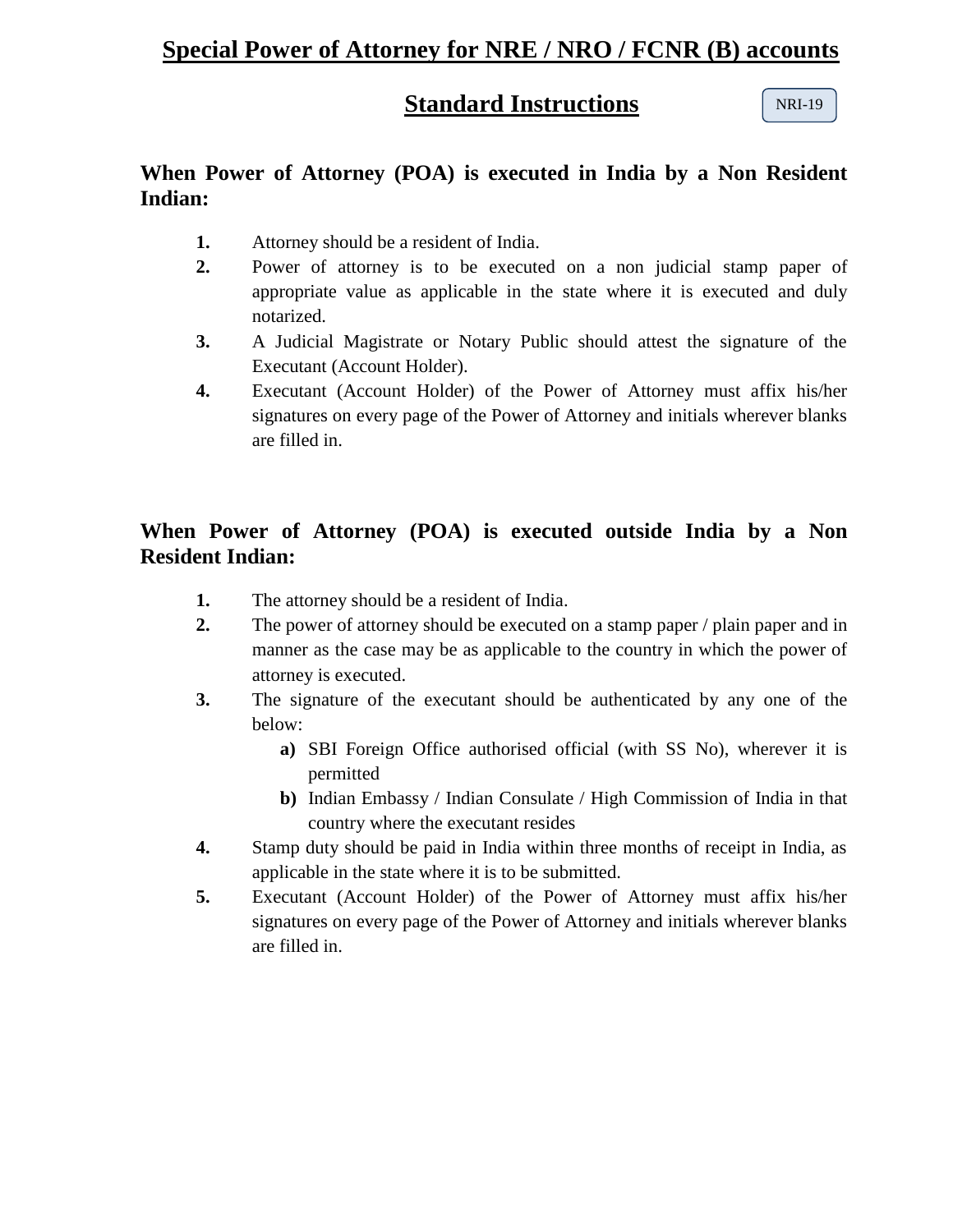#### **SPECIAL POWER OF ATTORNEY**

# **KNOW ALL MEN BY THESE PRESENTS THAT I** Shri / Smt / Kum \_\_\_\_\_\_\_\_\_\_\_\_\_\_\_\_\_\_\_\_\_\_\_\_\_\_\_\_\_\_\_\_\_\_\_\_\_\_\_\_\_\_\_ (*name of the executant i.e. the account holder of SBI*), son / daughter/ wife of \_\_\_\_\_\_\_\_\_\_\_\_\_\_\_\_\_\_\_\_\_\_\_\_\_\_\_\_\_\_\_\_\_\_\_\_\_\_\_\_\_\_ at present residing at *(foreign address)* \_\_\_\_\_\_\_\_\_\_\_\_\_\_\_\_\_\_\_\_\_\_\_\_\_\_\_\_\_\_\_\_\_\_\_\_\_\_\_\_\_\_\_\_\_\_\_\_\_\_\_\_\_\_\_\_\_\_\_\_\_\_\_ \_\_\_\_\_\_\_\_\_\_\_\_\_\_\_\_\_\_\_\_ **DO HEREBY APPOINT AND CONSTITUTE** Shri / Smt / Kum son / wife / daughter of \_\_\_\_\_\_\_\_\_\_\_\_\_\_\_\_\_\_\_\_\_\_\_\_\_\_\_\_\_\_\_\_\_\_\_\_\_\_\_\_\_(hereinafter called the 'Attorney' who has subscribed his/her signature hereunder in token of identification) and at present residing at \_\_\_\_\_\_\_\_\_\_\_\_\_\_\_\_\_\_\_\_\_\_\_\_\_\_\_\_\_\_\_\_\_\_\_\_\_\_\_\_\_\_\_\_\_\_\_\_\_\_\_\_\_\_\_\_\_\_\_\_\_\_\_\_\_\_\_\_\_\_, as my true and lawful Attorney in my name and on my behalf to do any or all of the following acts, deeds and things

namely:

- **1.** To operate my \_\_\_\_\_\_\_\_\_\_\_\_ *(NRE / NRO / FCNR (B))* account number maintained at the branch, State Bank of India.
- **2.** To make all local payments in Rupees including payments for eligible investments subject to compliance with relevant regulations made by the Reserve Bank of India.
- **3.** To do remittance outside India of my current income in India, net of applicable taxes.
- **4.** To write and sign cheques and other instruments to be paid by the Bank drawn on the said account; to give orders for the withdrawal, transfer or other use of money on deposit at the Bank or otherwise available to me from the said account for the aforesaid purposes.
- **5.** To enter into, make, sign, execute, deliver, acknowledge and perform any agreement, deed, writing or thing that may in the opinion of the 'Attorney' be necessary, proper and expedient for the aforesaid purposes.
- **6.** To do all such acts, deeds and things as may be necessary for or incidental in respect of the aforesaid.

#### **Subject to following:**

The resident 'Attorney' is not permitted to:

- **a)** Repatriate funds held in the said account to outside India other than to me.
- **b)** Make payment by way of gift to any resident Indian on my behalf.
- **c)** Transfer of the funds from the said account to another NRO / NRE account.
- **d)** Open / Close NRI accounts.

Signature of Donor / Executant